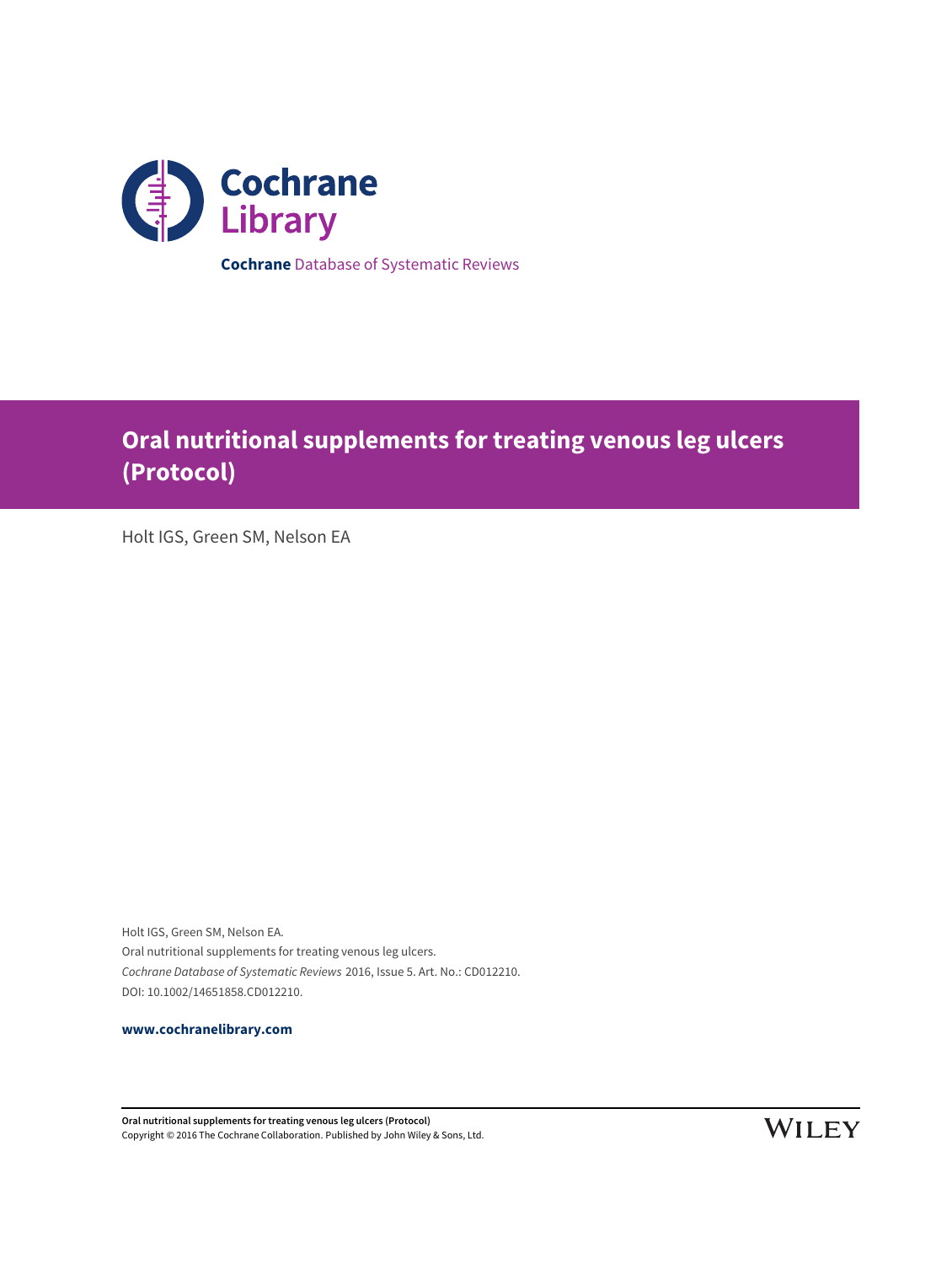# **TABLE OF CONTENTS**

|  | $\overline{8}$  |
|--|-----------------|
|  | $\overline{10}$ |
|  | 13              |
|  |                 |
|  |                 |

**Oral nutritional supplements for treating venous leg ulcers (Protocol) i Copyright © 2016 The Cochrane Collaboration. Published by John Wiley & Sons, Ltd.**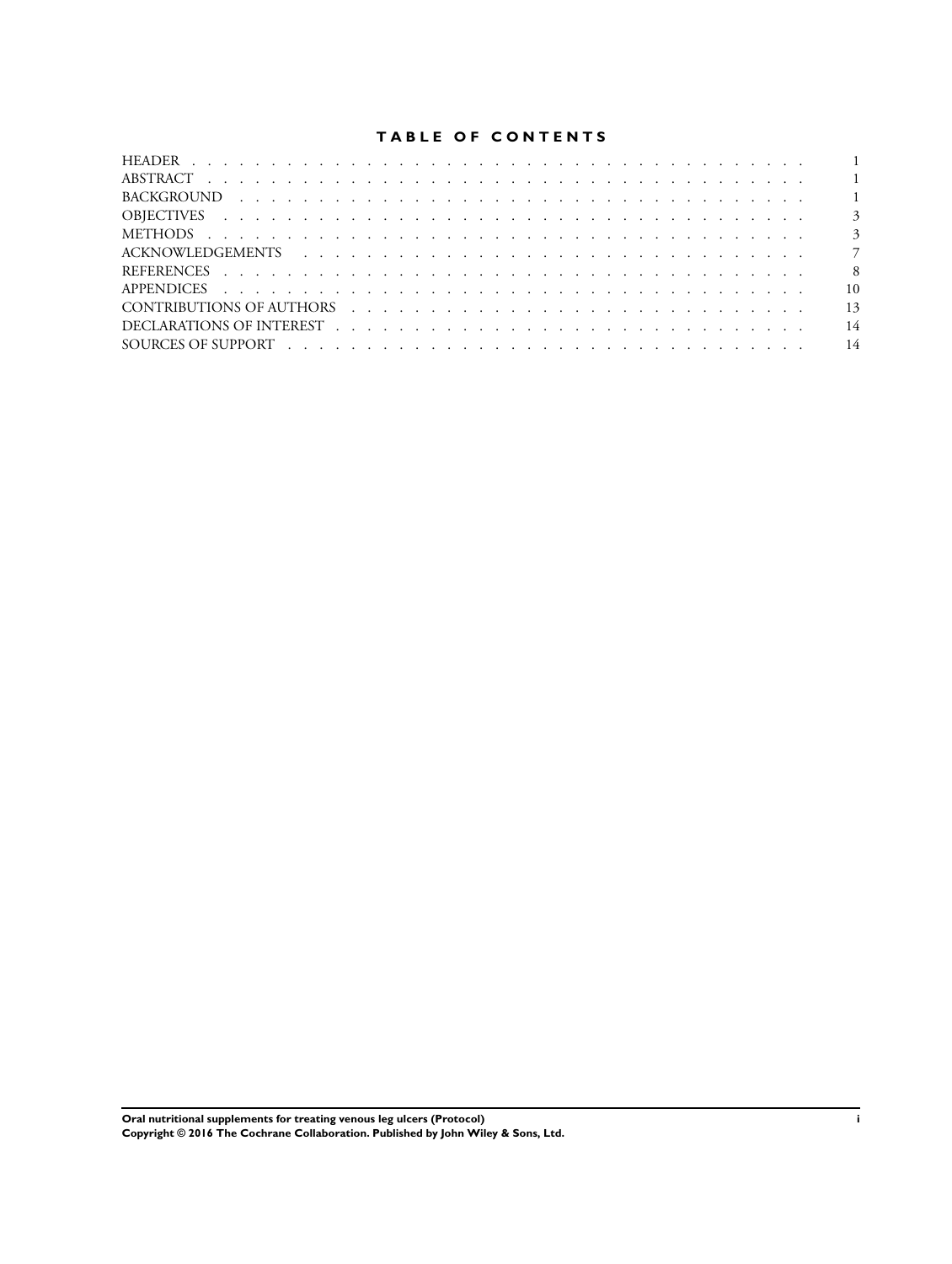<span id="page-2-0"></span>**[Intervention Protocol]**

# **Oral nutritional supplements for treating venous leg ulcers**

Ian GS Holt<sup>1</sup>, Sue M Green<sup>2</sup>, E Andrea Nelson<sup>3</sup>

<sup>1</sup>Department of Nursing, Oxford Brookes University, Oxford, UK. <sup>2</sup>Faculty of Healthcare Sciences, University of Southampton, Southampton, UK.<sup>3</sup>School of Healthcare, University of Leeds, Leeds, UK

Contact address: Ian GS Holt, Department of Nursing, Oxford Brookes University, Jack Straws Lane, Marston, Oxford, Oxon, OX3 0FL, UK. [ian.holt@brookes.ac.uk.](mailto:ian.holt@brookes.ac.uk)

**Editorial group:** Cochrane Wounds Group. **Publication status and date:** New, published in Issue 5, 2016.

**Citation:** Holt IGS, Green SM, Nelson EA. Oral nutritional supplements for treating venous leg ulcers. *Cochrane Database of Systematic Reviews* 2016, Issue 5. Art. No.: CD012210. DOI: 10.1002/14651858.CD012210.

Copyright © 2016 The Cochrane Collaboration. Published by John Wiley & Sons, Ltd.

# **A B S T R A C T**

This is the protocol for a review and there is no abstract. The objectives are as follows:

To investigate the effects of oral nutritional supplements on venous leg ulcer healing in adults.

# **B A C K G R O U N D**

# **Description of the condition**

Venous leg ulcers are chronic wounds on the lower leg caused by poor venous return from the feet to the heart (due to varicose or blocked veins). They usually affect older people, with some estimates that up to 1% of people will be affected by a leg ulcer at some point in their life in industrialised countries ([Graham 2003;](#page-9-0) [O'Meara 2014](#page-9-0)) with higher prevalence in females aged over 70 years ([Iglesias 2004\)](#page-9-0). The average cost of treating a venous ulcer with dressings varied between EURO1332 and EURO2585 in Sweden and between EURO814 to EURO1994 in the United Kingdom (UK) [\(Ragnarson Tennvall 2005](#page-9-0)). The cost-of-illness of leg ulcer treatment in Hamburg revealed mean annual total costs of EURO9060/patient/year and associated high costs of leg ulcers for health insurances, patients and society ([Augustin 2012](#page-9-0)). The prevalence in less industrialised countries is not fully described as yet, but it is likely that venous ulcers may also affect people

across settings. Leg ulcers usually take months to heal completely and often recur after healing. Some people are affected by venous ulcers for many years and the leakage of wound fluid from the ulcer, smell, itch and pain can reduce quality of life and self image, and occasionally lead to low mood and depression ([Briggs 2007;](#page-9-0) [Briggs 2012\)](#page-9-0).

Compression heals the majority of venous leg ulcers [\(Nelson 2014](#page-9-0)) as this tackles the underlying cause of the ulceration with other therapies such as nutritional support being adjunctive and the focus of this study. Venous ulcers are thought to heal quickest when the blood supply from the leg is supported by compression bandages or stockings ([Nelson 2014](#page-9-0)) when the wound is covered in a dressing that keeps it moist (not wet and not dry), and when the person's ability to repair wounds is supported, for example by making sure that the skin has sufficient resources supplied by the arteries, such as oxygen and nutrients available to repair the ulcer. Compression bandages or stockings are applied from toe to knee and these can interfere with washing and bathing, and are often bulky and unsightly. Scheduling treatment can affect quality of life as it usually includes very frequent dressings (so people need to arrange their life around visits to the nurse or doctor's office, or

**Oral nutritional supplements for treating venous leg ulcers (Protocol) 1 Copyright © 2016 The Cochrane Collaboration. Published by John Wiley & Sons, Ltd.**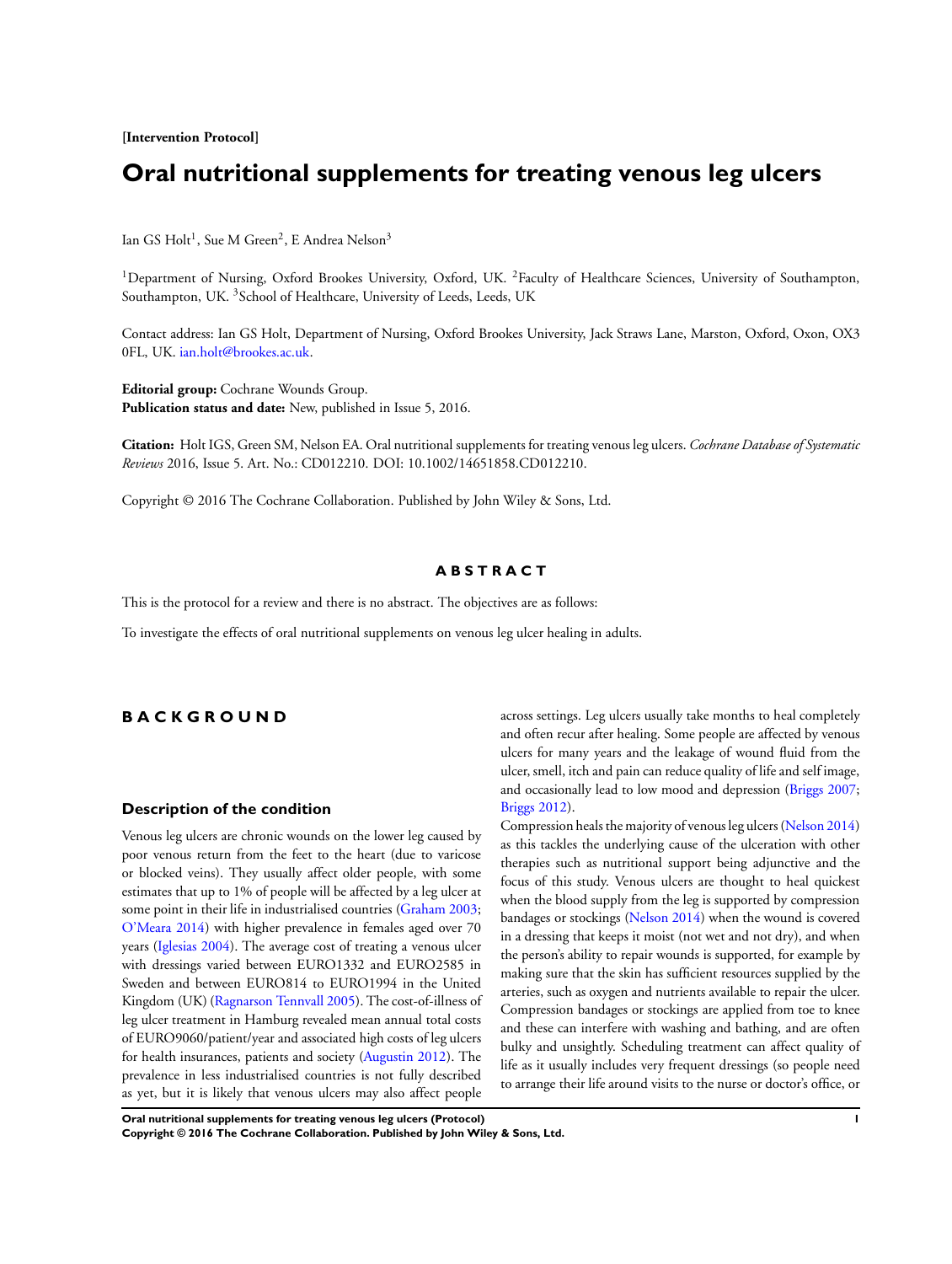home visits).

The body's ability to heal can be optimised by treatment of arterial disease to improve arterial blood supply; this aims to ensure that the tissue receives adequate oxygen and nutrients and waste products are removed. Surgery can improve venous insufficiency [\(Wittens 2015\)](#page-9-0) and help prevent ulcers coming back with ambulatory compression but is not always possible due to the type of vein problem, or some people not wanting or feeling too unwell for surgery. As well as ensuring that the body's vascular supply can deliver oxygen and nutrients to the body, other potential limits to tissue repair, such as reduced oxygen (which may be caused by respiratory disease) and nutrient levels, may be considered.

The use of oral nutritional supplements containing a range of nutrients may be an effective way of increasing nutrient levels of people with leg ulcers and consequently improving the rate of leg ulcer healing. People with leg ulcers are at risk of malnutrition because, as well as losing nutrients from ulcers due to leakage of fluid from tissues, they are often older and their dietary intake may be poor. A high prevalence of protein-energy ('calories') malnutrition in older adults has been reported [\(Green 2005](#page-9-0); [Kaiser 2010](#page-9-0)). This type of malnutrition has been associated with a wide range of factors, including poor appetite and self reported health ([van der](#page-9-0) [Pols-Vijlbrief 2014\)](#page-9-0). In addition to this, intake of micronutrients (vitamins and minerals) from habitual diet can be poor ([ter Borg](#page-9-0) [2015](#page-9-0)). People over 50 years of age with chronic leg ulcers have been shown to have low levels of some micronutrients, namely vitamins and minerals, such as vitamins A and E and zinc [\(Rojas](#page-9-0) [1999](#page-9-0)). It is important that treatment of malnutrition is considered because it has been suggested that it affects the healing prognosis of people with leg ulcers [\(Wissing 2012](#page-9-0)).

Programmes that promote changes in eating and drinking behaviour can improve dietary intake, but behavioural change is not always maintained ([Fjeldsoe 2011\)](#page-9-0). Oral nutritional supplement use is a health behaviour that may be adopted by people with venous leg ulcers ([Miller 2014](#page-9-0)). Currently, people in the primary care setting in the UK may be prescribed oral nutritional supplements containing protein and energy if they are considered to have or be at risk of protein-energy malnutrition ([NICE 2012\)](#page-9-0). Patients are usually screened for risk of protein-energy malnutrition by nurses using a screening tool such as the British Association for Parenteral and Enteral Nutrition (BAPEN) Nutritional Care Tool ([BAPEN 2016](#page-9-0)) . Use of screening tools are recommended as best practice [\(NICE 2012](#page-9-0)) and are generally designed to detect protein-energy malnutrition rather than micronutrient deficiency. Therefore, those people of normal weight who consume a poor quality diet may not meet the criteria for protein and energy-containing oral nutritional supplement prescription.

People with leg ulcers may be prescribed multivitamin and mineral supplements if they are considered to be at risk of micronutrient deficiency ([Johnston 2007](#page-9-0)). The use of oral nutritional supplements in those not with, or not at risk of malnutrition may be ineffective or detrimental ([Johnston 2007\)](#page-9-0). A previous Cochrane

review considered oral zinc supplementation and concluded that there was insufficient evidence to determine whether zinc helped the healing of arterial and venous leg ulcers [\(Wilkinson 2014](#page-9-0)). However, the review was based on a small number of small studies which were mostly of poor quality [\(Wilkinson 2014\)](#page-9-0).

### **Description of the intervention**

We will review any interventions comprising oral products containing macronutrients (protein, fat and carbohydrate) and micronutrients (vitamins and minerals) alone or in combination, with the intention of supplementing the oral diet. The term 'oral nutritional supplement' is defined as a product for use in oral nutrition support with the aim of increasing nutritional intake [\(NICE 2006](#page-9-0)). Typically it describes a product containing a mix of macronutrients and micronutrients [\(Stratton 2010;](#page-9-0) [Webster-Gandy 2012\)](#page-9-0). In this review the term 'oral nutritional supplement' will include any products containing one or more nutrients for oral consumption and will include micronutrient supplements. Micronutrients include minerals and vitamins that are needed by the human body in small quantities [\(Webster-Gandy](#page-9-0) [2012](#page-9-0)). Minerals include zinc, iodine, iron, cobalt, chromium, copper, manganese, fluoride, sodium, selenium and molybdenum. Vitamins include vitamins A, C, D, E and K, as well as the Bcomplex vitamins. The frequency with which oral nutritional supplements are taken depends on the form that they take and is tailored to the individual ([Webster-Gandy 2012\)](#page-9-0). Micronutrient supplements are generally taken orally once daily in small quantities whilst supplements containing macronutrients are taken several times a day depending on need. We will only review nutritional supplements taken orally to supplement the diet as this is the normal route for providing nutritional supplementation in the primary care setting.

The British National Formulary (BNF) outlines types of oral nutritional supplements that can be prescribed in Sections A2 (food supplements) and Chapter 9 (vitamins and minerals) and this will inform our exclusion and exclusion criteria ([BNF 2016](#page-9-0)). We are excluding in our definition of oral nutritional supplements all products given with the intention of exerting a pharmaceutical/ pharmacokinetic effect, for example St. John's wort. Some of these may be licensed as food supplements or defined as nutritional products in other ways in some countries. In addition, there may not be the same way of classifying products in all jurisdictions, however, we will not include them in the review. We will exclude medicinal herbs, for example ginger, garlic, lavender, thyme, dandelion, peppermint and chamomile.

# **How the intervention might work**

For the purpose of this review the potential links between chronic wound healing of venous leg ulcers and nutrients are outlined be-

**Oral nutritional supplements for treating venous leg ulcers (Protocol) 2 Copyright © 2016 The Cochrane Collaboration. Published by John Wiley & Sons, Ltd.**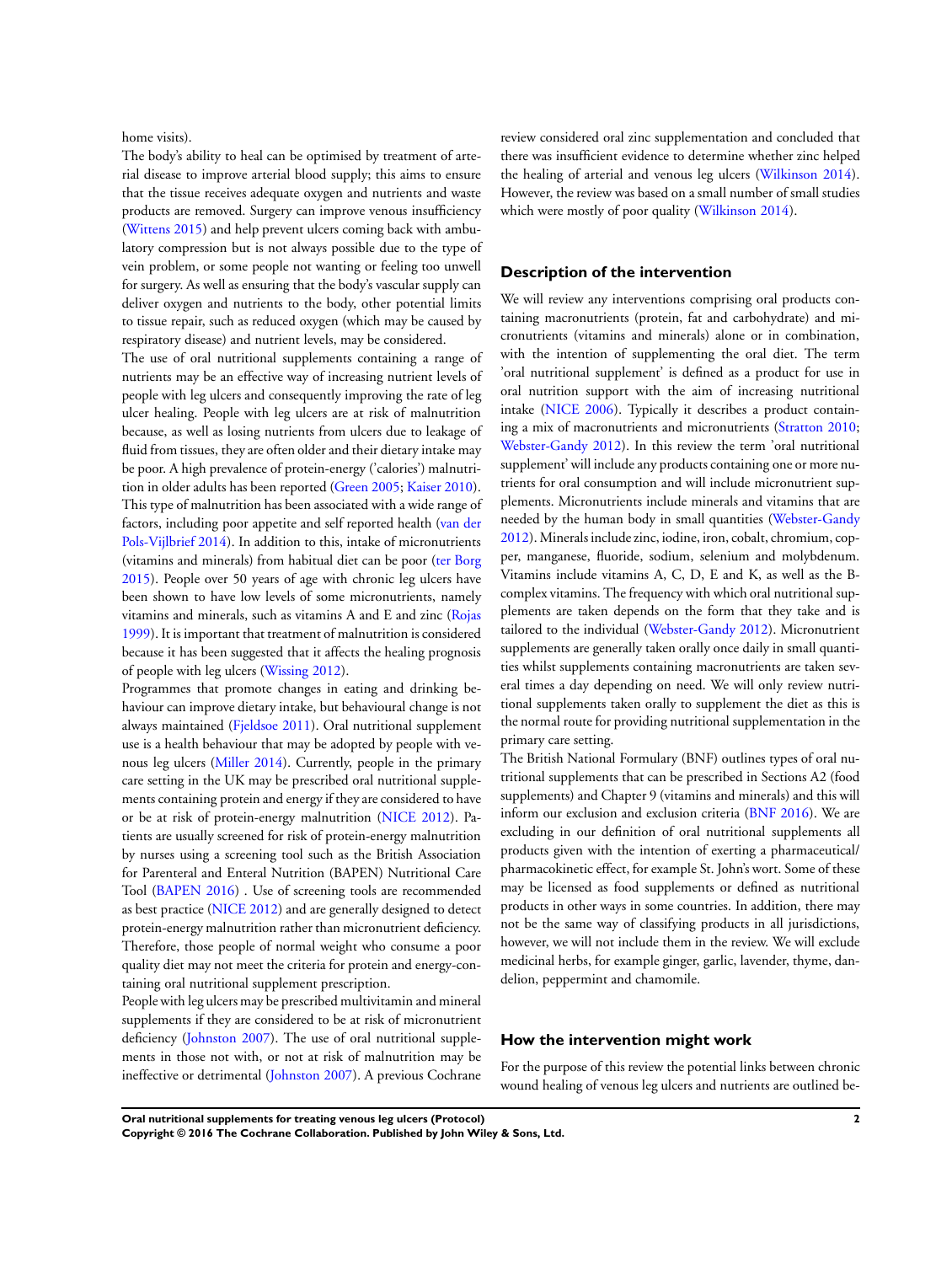low. The phases of wound healing rely on sufficient nutrients to progress and when nutrients are unavailable the normal wound healing process will be compromised ([Brown 2010](#page-9-0)). Nutrients form the cell structure [\(Wild 2010\)](#page-9-0) and enable the cell to grow, repair and divide. Therefore, it is logical to suggest that nutrient provision should improve wound healing where nutrients arelacking and nutrients are provided to replenish stores. A person's nutrient intake may be less than is required because of poor dietary intake, increased loss from the body or increased use due to disease processes.

How a nutritional supplement might improve wound healing will depend on a number of factors:

1. A deficiency of a nutrient essential to wound healing will limit wound healing even if there is an abundance of other nutrients. The classic example of this is vitamin C, where a deficiency will prevent the normal rate of collagen production [\(Jacob 2002](#page-9-0)). There is little evidence to suggest that providing nutrients in excess of that required will increase the rate of wound healing [\(Thomas 1997](#page-9-0)). Providing an abundance of nutrients other than the one or ones that are deficient is also unlikely to promote wound healing.

2. A recent review has suggested that there is a need for protein supplementation as an intervention to encourage wound healing and tissue repair ([Cawood 2012](#page-9-0)). However, the issue of whether provision of protein in excess of an individual's daily requirement promotes healing needs investigation.

3. It has been suggested that some nutrients have a specific role to play in wound healing. An example of this is the amino acid arginine [\(Arnold 2006](#page-9-0)), which is thought to have a role in cell growth.

4. Transport of nutrients to the site of healing could be influenced by the provision of nutrients that can improve tissue perfusion, for example by increasing blood oxygen capacity and hydration.

5. The impact of nutritional support on wound healing is likely to differ between acute and chronic wounds ([Stechmiller 2010](#page-9-0)). In conclusion, "optimal wound healing requires adequate nutrition" [\(Stechmiller 2010](#page-9-0) p61) and poor nutritional intake may delay healing and impair wound strength.

# **Why it is important to do this review**

Despite our knowledge that a varied diet containing an appropriate amount of calories, essential amino acids (proteins), vitamins and minerals is associated with health (by preventing longterm health problems and supporting adequate tissue repair), we are not sure whether people with venous ulcers (whom we suspect often have at least one dietary deficiency) can improve their

chances of healing by taking a supplement as a food, liquid or tablet. The Scottish Intercollegiate Guidelines Network (SIGN) guideline for the management of chronic venous leg ulcers identified that there was no good quality evidence on the effectiveness of nutrition interventions or nutritional supplementation in the treatment of patients with venous leg ulcers [\(SIGN 2010\)](#page-9-0). However, their summary of the evidence warrants updating. This will inform practitioners' decision-making on whether to offer advice on dietary supplementation of micronutrients or macronutrients and highlight future research needs.

# **O B J E C T I V E S**

To investigate the effects of oral nutritional supplements on venous leg ulcer healing in adults.

# **M E T H O D S**

# **Criteria for considering studies for this review**

# **Types of studies**

We will include randomised controlled trials (RCTs) including cluster trials and cross-over trials (the latter only to the point of cross-over).

# **Types of participants**

Eligible participants will include people aged 18 years of age or over, treated in any care setting, including in their own home, with a venous leg ulcer however defined by the trialists. We will include RCTs where the baseline nutritional status of participants has been defined as adequate or inadequate; we will also include RCTs where the baseline nutritional status has not been defined.

### **Types of interventions**

We will include evaluations of oral nutritional supplements. This will include oral nutritional supplements in any dose or form (e.g. drink, dessert or tablet) from any product where contents such as proteins and vitamins are stated. We will include RCTs comparing standard clinical practice (e.g. dressings and compression) plus nutritional supplement with standard clinical practice alone or with placebo. We will also include RCTs comparing different types of nutritional supplements added to standard clinical practice. We will exclude trials where the only comparison is between standard diet and any of the following:

**Oral nutritional supplements for treating venous leg ulcers (Protocol) 3 Copyright © 2016 The Cochrane Collaboration. Published by John Wiley & Sons, Ltd.**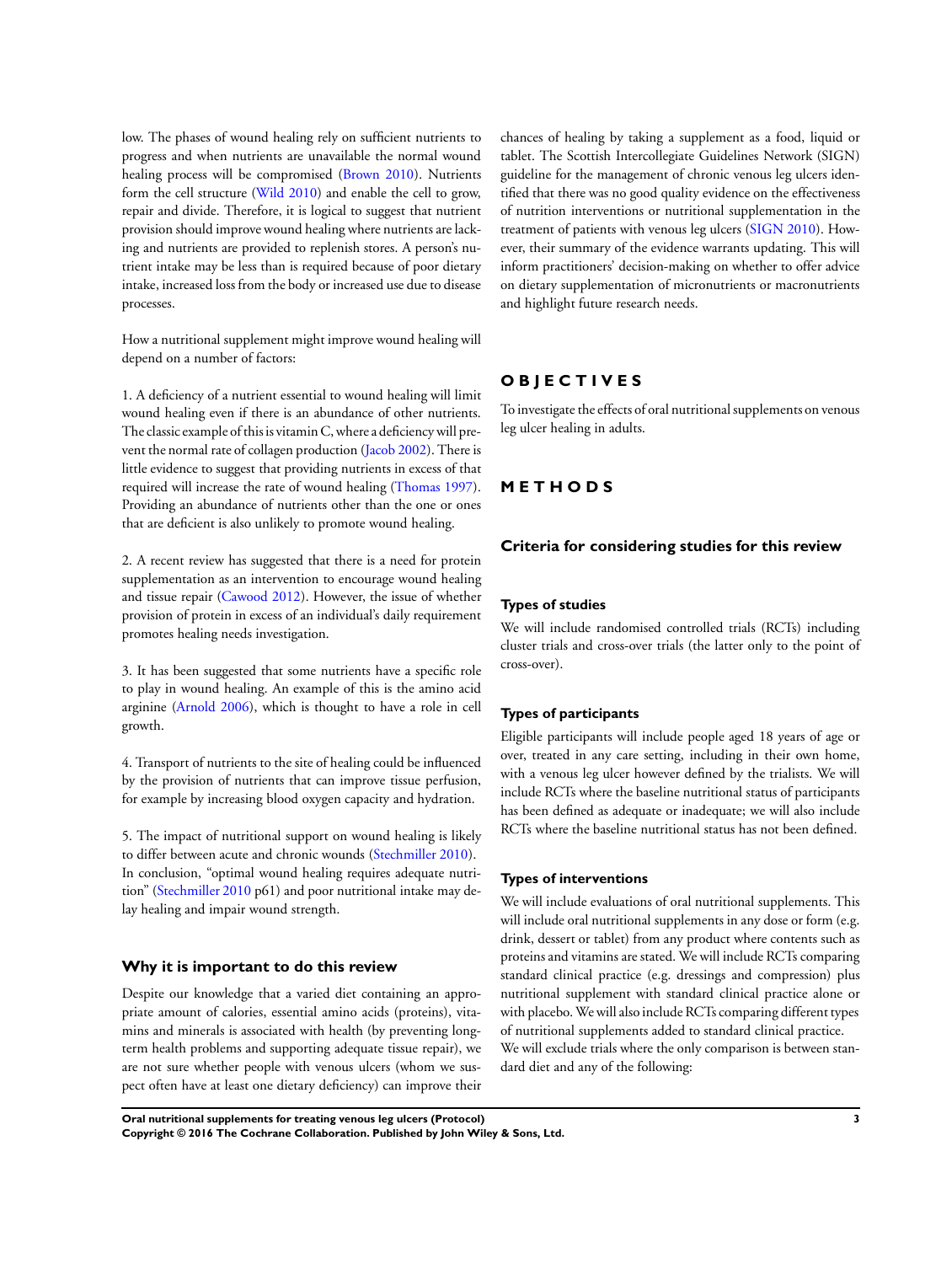• medicinal herbs (e.g. ginger, garlic, lavender, thyme, dandelion, peppermint, chamomile);

• herbal therapies (e.g. St John's wort, cranberry, soy isoflavones, garlic, black cohosh, ginkgo biloba etc);

• homeopathic extracts of substances derived from botanical, animal or mineral sources in micro doses intended to assist the body's natural mechanisms for protecting and healing itself;

• zinc supplements.

# **Types of outcome measures**

### **Primary outcomes**

Trialists measure and report wound healing in many different ways, including: time to complete wound healing, proportion of wounds healed during follow-up and rates of change of wound size.

For this review we will include trials that report one or more of the following.

• Time to complete healing of the reference venous ulcer.

• Time to complete healing of all ulcers (where there is more than one ulcer).

• Number of venous ulcers completely healed during trial follow-up (frequency of complete healing).

• Change (and rate of change) in venous ulcer area during trial follow-up period.

### **Secondary outcomes**

- Treatment costs.
- Cost-effectiveness.

• Acceptability for the patient, such as taste, gastric upset, where recorded from a tool or by narrative.

• Adverse events.

• Adherence to the indicated use and dosage for the supplement.

• Health-related quality of life, as measured by a validated tool, such as SF-36 or EQ5D and/or disease-specific quality of life instruments ([Palfreyman 2010\)](#page-9-0) designed for use with venous ulcer patients, such as the Charing Cross Venous Ulcer Questionnaire (CXVUQ), the Venous Leg Ulcer-Quality of Life Questionnaire (VLU-QoL), the Loftus questionnaire, or the Quality of Life Leg Ulcer Questionnaire (QoLFUQ).

# **Search methods for identification of studies**

### **Electronic searches**

We will search the following electronic databases for relevant studies:

• The Cochrane Wounds Specialised Register (to present);

• The Cochrane Central Register of Controlled Trials (CENTRAL) (The Cochrane Library) (latest issue);

• Ovid MEDLINE (1946 to present);

• Ovid MEDLINE (In-Process & Other Non-Indexed Citations) (latest issue);

- Ovid EMBASE (1974 to present);
- Ovid AMED (1985 to present);
- EBSCO CINAHL Plus (1937 to present).

The draft search strategy for CENTRAL is presented in [Appendix](#page-11-0) [1.](#page-11-0) We will adapt this strategy to search the other databases listed above. We will combine the Ovid MEDLINE search with the Cochrane Highly Sensitive Search Strategy for identifying randomised trials in MEDLINE: sensitivity- and precision-maximising version (2008 revision) [\(Lefebvre 2011\)](#page-9-0). We will combine the EMBASE search with the Ovid EMBASE randomised trials filter terms developed by the UK Cochrane Centre [\(Lefebvre 2011](#page-9-0)). We will combine the CINAHL search with the randomised trials filter terms developed by the Scottish Intercollegiate Guidelines Network [\(SIGN 2015](#page-9-0)). We will not restrict studies with respect to language, date of publication or study setting.

We will also search the following clinical trials registries for ongoing and unpublished studies:

- ClinicalTrials.gov (<http://www.clinicaltrials.gov/>)
- WHO International Clinical Trials Registry (ICTRP) (

<http://apps.who.int/trialsearch/Default.aspx>)

• ISRCTN registry [\(http://www.isrctn.com/\)](http://www.isrctn.com/)

# **Searching other resources**

We will search the bibliographies of all retrieved and relevant publications identified by the database searches for further studies. We will identify and contact nutrition supplement companies, as well as experts/authors in this field who are familiar with the literature, to enquire about unpublished or ongoing studies.

We will also search websites and search engines such as Open Grey ([www.opengrey.eu\)](http://www.opengrey.eu), Zetoc ([http://zetoc.mimas.ac.uk/\)](http://zetoc.mimas.ac.uk/) and Google Scholar (<http://scholar.google.com>) to identify grey literature reports and conference proceedings.

# **Data collection and analysis**

Two review authors will independently perform study selection, data extraction and 'Risk of bias' assessment. We will undertake meta-analysis where feasible and appropriate.

## **Selection of studies**

We will assess the titles and abstracts of publications identified as a result of the search against the inclusion criteria for relevance. Two review authors will independently do this and a third review author will be available for consultation where differences arise between the initial two review authors.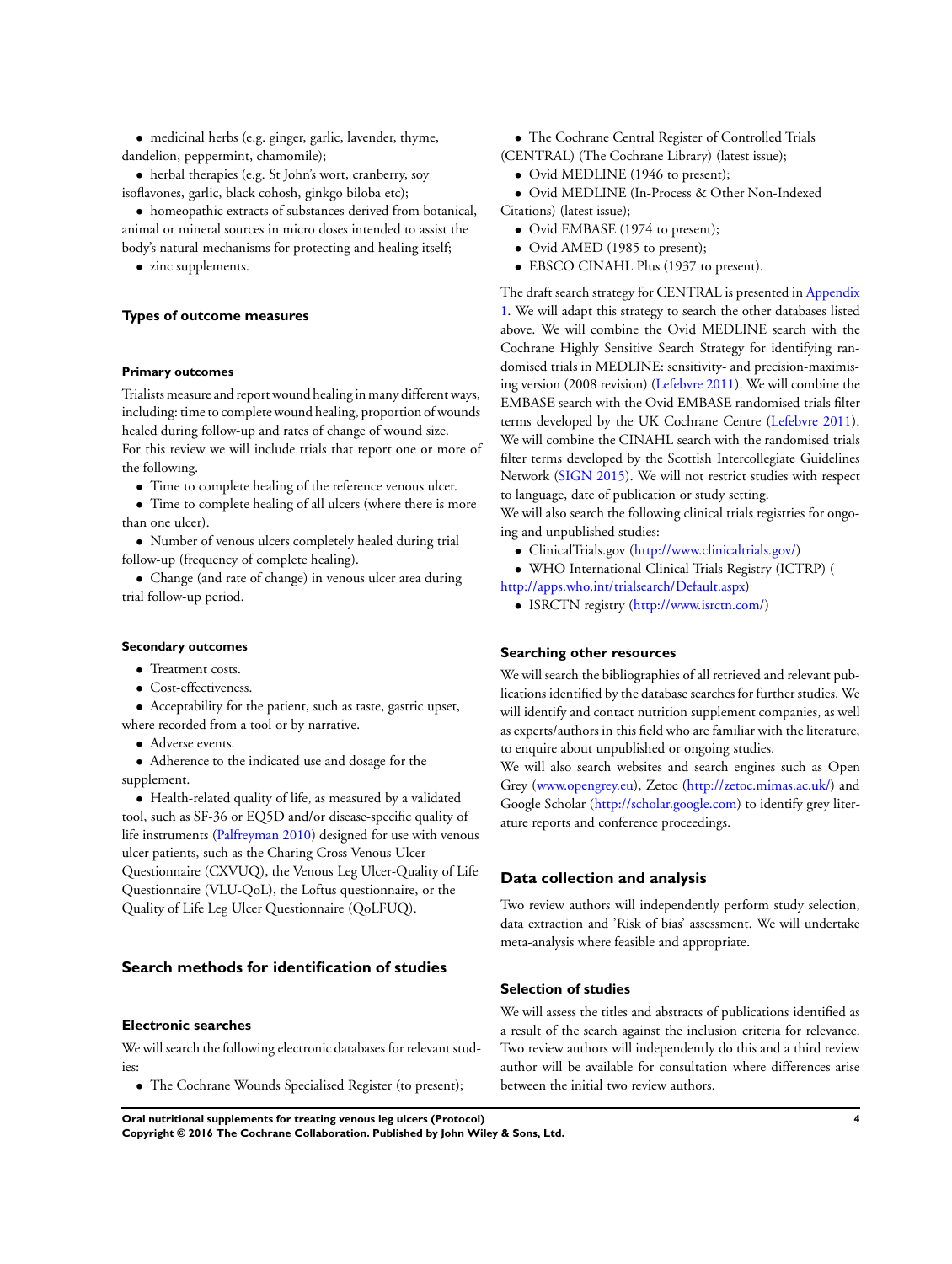We will obtain full copies of publications identified as potentially relevant. We will obtain publications identified through reference lists if the title is considered relevant. We will appraise publications meeting the inclusion criteria. Two review authors will independently assess full-text publications for inclusion, with disagreements resolved by discussion with a third review author.

### **Data extraction and management**

Two review authors will independently extract data, recording relevant items using the latest version of the Review Manager software [\(RevMan 2014](#page-9-0)). We will include duplicate studies found in the multiple databases or reported in different publications only once, ensuring that all relevant data are extracted. We will discuss any disagreement within the review team.

We will extract the following data when possible on those trial arms that are relevant to the review:

- Trial identifier (first author, year of publication).
- Country of origin.
- Trial design (e.g. parallel, cluster).
- Unit of randomisation and analysis.
- Patient selection criteria.

• Baseline information (e.g. ulcer size and duration, nutritional status of patient).

- Number of participants randomly assigned to each trial arm.
	- Details of treatment regimen received by each group,

including details of the oral nutritional supplement(s).

• Details of any co-interventions provided (e.g. compression therapy).

- Care setting.
- Duration of treatment.
- Primary and secondary outcome(s) (with definitions).

• Measurement tools used for assessing healing and other outcomes.

• Outcome data for primary and secondary outcomes (by group).

- Duration of follow-up.
- Number of withdrawals (by group).
- Publication status of study.
- Source of funding for trial.

When data are missing from reports, we will attempt to contact the study authors to obtain this information. When a study with more than two intervention arms is included, we will only extract data from the intervention and control groups that meet the eligibility criteria of the review.

# **Assessment of risk of bias in included studies**

Two review authors will independently assess each included study using The Cochrane Collaboration tool for assessing risk of bias [\(Higgins 2011a](#page-9-0)). This tool addresses six specific domains, namely

sequence generation, allocation concealment, blinding, incomplete outcome data, selective outcome reporting and other issues (e.g. extreme baseline imbalance) (see [Appendix 2](#page-12-0) for details of criteria on which the judgement will be based). We will assess blinding of outcome assessment and completeness of outcome data for each outcome separately. We will complete a 'Risk of bias' table for each eligible study. We will discuss any disagreement amongst all review authors to achieve a consensus.

Blinding of participants, care providers and outcome assessors will be assessed by looking for explicit statements that these parties were blind and not aware of treatment allocation. Low risk, high risk or unclear will be recorded as detailed in [Appendix 2.](#page-12-0)

RCTs will be classified as being at overall high risk of bias if they are rated as having high risk in relation to at least any one of three key domains (allocation concealment, blinding of outcome assessors and completeness of outcome data - use of intention-totreat analysis). If none of the key domains are rated as high risk, but one or more are rated as having an unclear risk of bias, the RCT will be rated overall as having an unclear risk of bias. To attain an overall low risk of bias, all three key domains will have to be rated as low risk individually.

Risk of bias data will be extracted by one review author and independently checked for accuracy by a second review author. Disagreements about ratings will be resolved by discussion with the third team member.

We will seek to identify selective outcome reporting by initially seeking the protocol for each included RCT. Where available, the protocol will be reviewed and compared to the published RCT report to identify if all pre-specified (primary and secondary) outcomes relevant to the review have been reported in the pre-specified way. Where the trial protocol is not available the published report will be examined to: identify whether outcomes specified in the methods section correspond to those reported in the results section and; determine whether all expected outcomes are reported. We will note any pre-specified or expected outcomes which have not been reported, also if any outcomes are reported using measurements, analysis methods or subsets of the data (e.g. subscales) that were not pre-specified or expected.

We will assess other sources of bias such as baseline imbalance of prognostic variables (ulcer surface area, ulcer duration, patients' nutritional status in cases of RCTs recruiting participants with differing characteristics); we will also record source of funding where recorded.

We will present our assessment of risk of bias using a 'Risk of bias' summary figure, which presents all of the judgements in a cross-tabulation of study by entry. This display of internal validity indicates the weight the reader may give the results of each study.

# **Measures of treatment effect**

Where data are available from trial reports or trial authors we will

**Oral nutritional supplements for treating venous leg ulcers (Protocol) 5**

**Copyright © 2016 The Cochrane Collaboration. Published by John Wiley & Sons, Ltd.**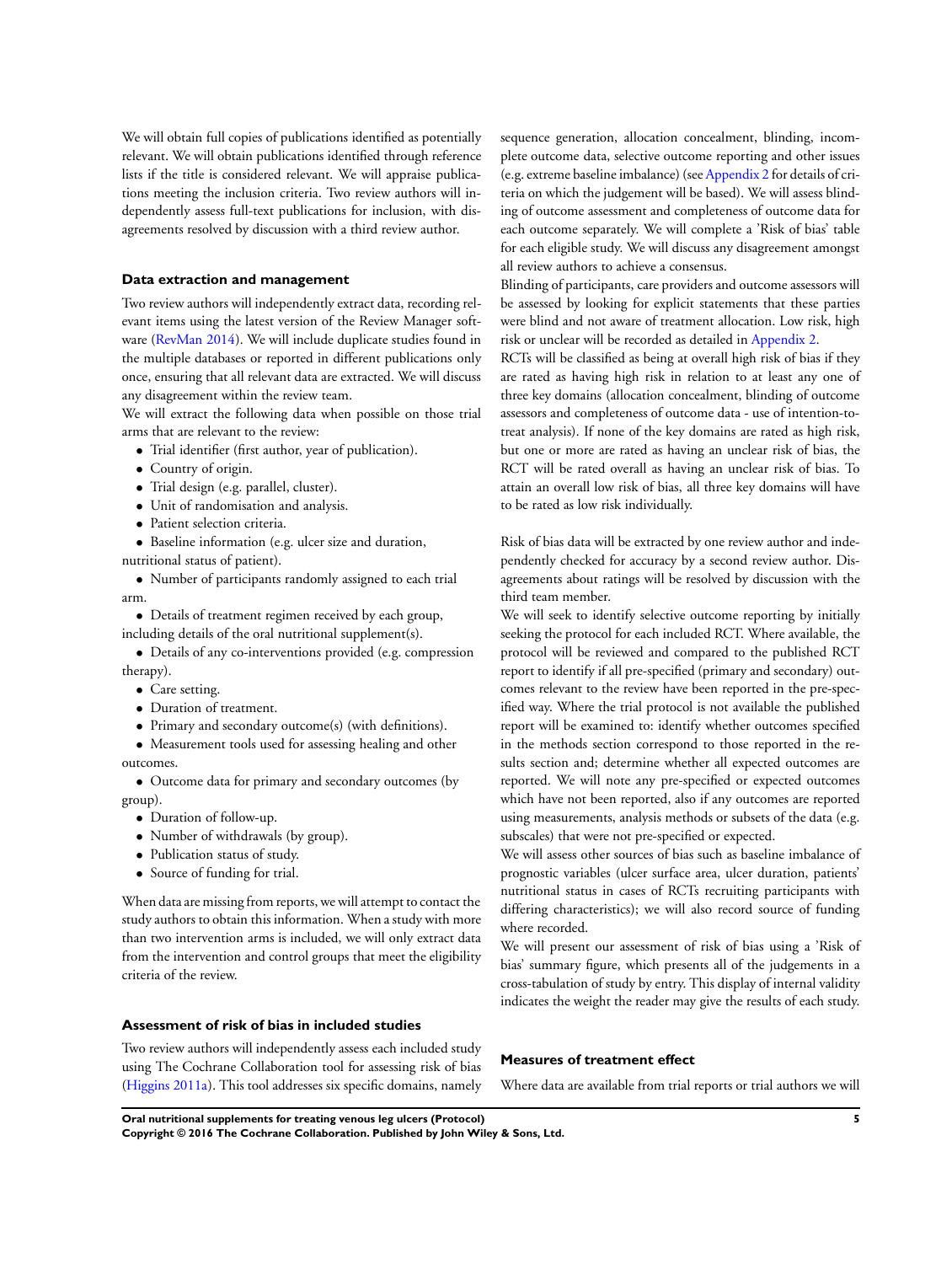calculate measures of treatment effect from individual RCTs using the latest version of Review Manager ([RevMan 2014\)](#page-9-0).

For trials reporting the number of people/ulcers healed we will summarise effects using the risk ratio (RR) and 95% CI. This is in preference to the odds ratio (OR), as at event rates greater than 30% the OR (if interpreted as RR) can give an inflated impression of the effect size ([Deeks 2002](#page-9-0)).

For trials reporting continuous outcome measures such as rate of reduction in area (expressed as absolute or relative changes in area), or costs of care, we will summarise effects using mean difference (MD) with 95% CI. We do not plan to dichotomise continuous data or transform data into arbitrary categories, and we will therefore retain the maximum amount of information reported in the primary studies.

For studies reporting time to healing we will present the results as a hazard ratio (HR) with associated 95% confidence interval (CI) where available. If the time to healing data are presented (incorrectly) as a continuous variable, then, where feasible, we plan to estimate the effects using other reported outcomes, such as the numbers of events, through the application of available statistical methods [\(Tierney 2007](#page-9-0)).

## **Dealing with missing data**

It is common to have data missing from trial reports. Excluding participants from the analysis post randomisation or ignoring participants who are lost to follow-up compromises the randomisation and potentially introduces bias into the trial. If it is thought that study authors might be able to provide some missing data, we will contact them; however, it is likely that data will often be missing because of loss to follow-up. In individual studies, when data on the proportion of venous ulcers healed are presented, we plan to assume that randomly assigned participants not included in an analysis had an unhealed venous ulcer at the end of the follow-up period (i.e. they will be considered in the denominator but not in the numerator). When a trial does not specify participant group numbers before dropout, we will present only complete case data and make that clear in our narrative. For time-to-healing analysis using survival analysis methods, dropouts should be accounted for as censored data. Hence all participants will be contributing to the analysis. We acknowledge that such analysis assumes that dropouts are missing at random. We will present data for area change of venous ulcer and for all secondary outcomes as a complete case analysis.

### **Assessment of heterogeneity**

# **Unit of analysis issues**

Unit of analysis issues may arise when: multiple limbs or ulcers on the same individual are studied in a trial and such highly correlated data are regarded as independent; and/or if multiple assessments of the same outcome are presented. We will record whether trials presented outcomes in relation to a venous ulcer, limb or participant, or as multiple venous ulcers/limbs on the same participant. For wound healing, unless otherwise stated, when the number of wounds appears to equal the number of participants, we will treat the participant as the unit of analysis.

When a cluster-randomised trial has been conducted and correctly analysed, effect estimates and their standard errors may be meta-analysed using the generic inverse variance method in Review Manager ([RevMan 2014\)](#page-9-0).

When outcomes from a cluster-randomised trial have been incorrectly analysed (i.e. at the individual rather than the cluster level), we will approximate the correct analyses if possible, in accordance with Chapter 16 of the *Cochrane Handbook for Systematic Reviews of Interventions*, using the information as suggested in [Higgins](#page-9-0) [2011b:](#page-9-0)

• Number of clusters (or groups) randomly assigned to each intervention group; or the average (mean) size of each cluster.

• Outcome data ignoring the cluster design for the total number of individuals (e.g. number or proportion of individuals

with events, means and standard deviations).

• Estimate of the intracluster (or intraclass) correlation coefficient (ICC).

We will consider clinical heterogeneity (i.e. the degree to which RCTs vary in terms of participant, intervention and outcome characteristics) and statistical heterogeneity. Inspection of the trials by the authors will determine the likelihood of clinical heterogeneity. We will assess statistical heterogeneity using the Chi<sup>2</sup> test (we will consider a significance level of p-value less than 0.10 to indicate statistically significant heterogeneity) in conjunction with the I² statistic [\(Higgins 2003](#page-9-0)). I² examines the percentage of total variation across RCTs that is due to heterogeneity rather than to chance [\(Higgins 2003\)](#page-9-0). We will consider that I² values of 40% or less indicate a low level of heterogeneity, and values of 75% or more indicate very high heterogeneity ([Higgins 2011c](#page-9-0)). We will apply the following decision rules for pooling:

 $\cdot$  low heterogeneity (I<sup>2</sup> 40% or less) - use fixed effect model;

 $\cdot$  moderate heterogeneity ( $I^2$  above 40% but below 75%) - use random effects model;

- $\cdot$  high heterogeneity (I<sup>2</sup> 75% or more) refrain from pooling and;  $\cdot$  any instance of clinical heterogeneity (regardless of  $I^{\bar{2}}$  estimation)
- refrain from pooling.

# **Assessment of reporting biases**

Reporting biases arise when dissemination of research findings is influenced by the nature and direction of results. Publication bias is one of a number of possible causes of 'small-study effects', that is, a tendency for estimates of the intervention effect to be more beneficial in smaller RCTs. Funnel plots allow a visual assessment of whether small-study effects may be present in a meta-analysis.

**Oral nutritional supplements for treating venous leg ulcers (Protocol) 6 Copyright © 2016 The Cochrane Collaboration. Published by John Wiley & Sons, Ltd.**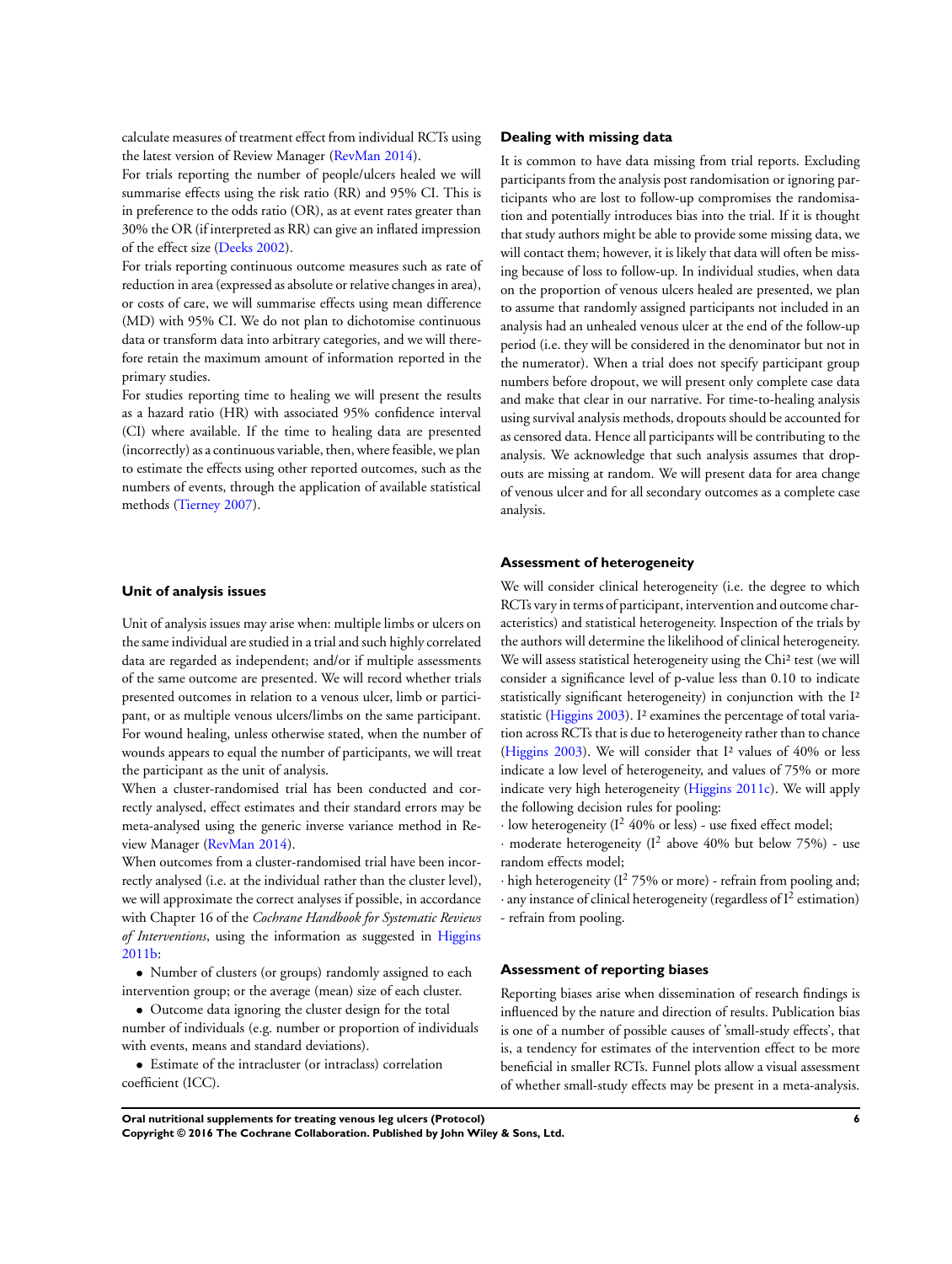A funnel plot is a simple scatter plot of the intervention effect estimates from individual RCTs against some measure of the size or precision of each trial ([Sterne 2011](#page-9-0)). We plan to present funnel plots for meta-analyses comprising 10 or more RCTs using the latest version of Review Manager ([RevMan 2014](#page-9-0)).

# **Data synthesis**

We will combine details of included studies in a narrative review according to the comparators. In terms of meta-analytical approach, we will not perform a meta-analysis in the presence of clinical heterogeneity but we will present the results graphically, without pooling, to allow the reader to appreciate the effect sizes and heterogeneity in the trials. We will explore the sources of that heterogeneity, for example, by considering whether subgroups of trials may differ, with an aim of identifying the causes of clinical heterogeneity. In the absence of clinical heterogeneity we will select a meta-analysis method according to the decision rule described above [Assessment of heterogeneity](#page-2-0).

For dichotomous outcomes, we will present the summary estimate as a risk ratio (RR) with 95% CI. When continuous outcomes are measured in the same way across studies, we plan to present a pooled mean difference (MD) with 95% CI. We plan to pool standardised mean difference (SMD) estimates when studies have measured the same outcome using different methods. We will present pooled data using forest plots. For time-to-event data, we plan to plot (and, if appropriate, pool) estimates of HR and 95% CIs as presented in the study reports using the generic inverse variance method in the latest version of Review Manager ([RevMan](#page-9-0) [2014](#page-9-0)).We will obtain pooled estimates of treatment effect by using the latest version of Review Manager ([RevMan 2014\)](#page-9-0).

#### **Subgroup analysis and investigation of heterogeneity**

When possible, we will perform a subgroup analysis informed by type and/or dose of supplement to explore the influence on effect sizes, and subgroup analysis on baseline nutritional status where trials record participants of adequate nutritional status versus trials recruiting those with sub-optimal nutritional status. Type of supplement will include oral nutritional supplements in any form (drink, dessert or tablet). When possible, we will assess whether there are differences stated between the effect of types of oral nutritional supplements on venous ulcer healing.

# **Sensitivity analysis**

When possible, we will perform sensitivity analyses to explore the influence of overall risk of bias classification on effect sizes. We

will assess this by removing RCTs with overall high or unclear risk of bias from the meta-analysis. We will only include studies that are assessed as having low risk of bias in all three key domains (allocation concealment, blinding of outcome assessors and completeness of outcome data - use of intention-to-treat analysis).

### **'Summary of findings' tables**

We will present the main results of the review in 'Summary of findings' tables. These tables present key information concerning the quality of the evidence, the magnitude of the effects of the interventions examined and the sum of available data for the main outcomes [\(Schünemann 2011a\)](#page-9-0). The 'Summary of findings' tables also include an overall grading of the evidence related to each of the main outcomes using the GRADE (Grades of Recommendation, Assessment, Development and Evaluation) approach. The GRADE approach defines the quality of a body of evidence as the extent to which one can be confident that an estimate of effect or association is close to the true quantity of specific interest. The quality of a body of evidence involves consideration of withintrial risk of bias (methodological quality), directness of evidence, heterogeneity, precision of effect estimates and risk of publication bias ([Schünemann 2011b](#page-9-0)).

We plan to present findings related to the primary outcomes in the 'Summary of findings' tables, namely the following.

- Time to complete healing of the reference venous ulcer.
- Time to complete healing of all ulcers (where there is more than one ulcer).

• Number of venous ulcers completely healed during trial follow-up (frequency of complete healing).

• Adverse effects.

Where findings are identified in relation to the secondary outcomes, we will describe these prior to analysis within the 'Summary of findings' tables.

# **A C K N O W L E D G E M E N T S**

The guidance of the editorial team and the exemplars from [Dumville 2015](#page-9-0), [O'Meara 2012](#page-9-0), and [O'Meara 2014](#page-9-0).

The contribution of peer reviewers Duncan Chambers, Gill Worthy, Lillian Kao, Karen Zulkowski and Stephanie Krug and copy editor Jenny Bellorini.

Dan Bader who conceived the review question and completed the first draft of the protocol.

**Oral nutritional supplements for treating venous leg ulcers (Protocol) 7 Copyright © 2016 The Cochrane Collaboration. Published by John Wiley & Sons, Ltd.**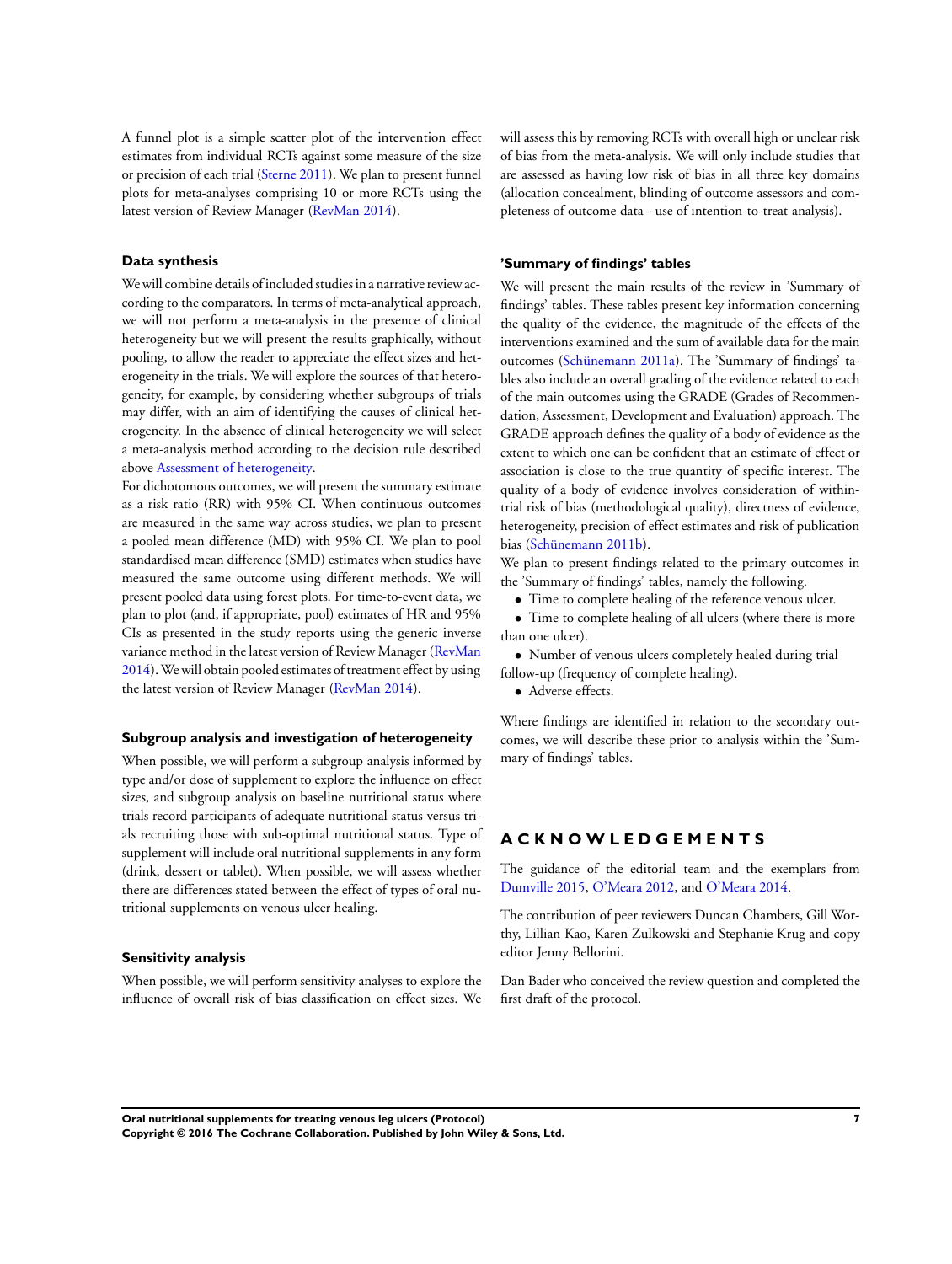# <span id="page-9-0"></span>**Additional references**

### **Arnold 2006**

Arnold M, Barbul A. Nutrition and wound healing. *Plastic and Reconstructive Surgery* 2006;**117**(7 Suppl):42S–58S.

# **Augustin 2012**

Augustin M, Brocatti LK, Rustenbach SJ, Schäfer I, Herberger K. Cost-of-illness of leg ulcers in the community. *International Wound Journal* 2012;**11**(3):283–92.

### **BAPEN 2016**

British Association for Parenteral and Enteral Nutrition (BAPEN). BAPEN Nutritional Care Tool. http:// data.bapen.org.uk/ (accessed 20 May 2016).

### **BNF 2016**

Joint Formulary Committee. https://www.bnf.org/ products/bnf-online/ (accessed 20 May 2016).

# **Briggs 2007**

Briggs M, Flemming K. Living with leg ulceration: a synthesis of qualitative research. *Journal of Advanced Nursing* 2007;**59**(4):319–28.

# **Briggs 2012**

Briggs M, Nelson EA, Martyn-St James M. Topical agents or dressings for pain in venous leg ulcers. *Cochrane Database of Systematic Reviews* 2012, Issue 11. [DOI: 10.1002/ 14651858.CD001177.pub3]

#### **Brown 2010**

Brown KL, Phillips TJ. Nutrition and wound healing. *Clinics in Dermatology* 2010;**28**:432–9.

### **Cawood 2012**

Cawood AL, Elia M, Stratton RJ. Systematic review and meta-analysis of the effects of high protein oral nutritional supplements. *Ageing Research Reviews* 2012;**11**:278–96.

#### **Deeks 2002**

Deeks JJ. Issues in the selection of a summary statistic for meta-analysis of clinical trials with binary outcomes. *Statistics in Medicine* 2002;**21**(1):575–600.

### **Dumville 2015**

Dumville JC, Land L, Evans D, Peinemann F. Negative pressure wound therapy for treating leg ulcers. *Cochrane Database of Systematic Reviews* 2015, Issue 6. [DOI: 10.1002/14651858.CD011334.pub2]

## **Fjeldsoe 2011**

Fjeldsoe B, Neuhaus M, Winkler E, Eakin E. Systematic review of maintenance of behavior change following physical activity and dietary interventions. *Health Psychology* 2011; **30**(1):99–109.

### **Graham 2003**

Graham ID, Harrison MB, Nelson EA, Lorimer K, Fisher A. Prevalence of lower-limb ulceration: a systematic review of prevalence studies. *Advances in Skin and Wound Care* 2003;**16**(6):305–16.

#### **Green 2005**

Green SM, Watson R. Nutritional screening and assessment tools for use by nurses: literature review. *Journal of Advanced Nursing* 2005;**50**(1):69–83.

# **Higgins 2003**

Higgins JPT, Thompson SG, Deeks JJ, Altman DG. Measuring inconsistency in meta-analyses. *BMJ* 2003;**327** (7414):557–60.

# **Higgins 2011a**

Higgins JPT, Altman DG, Sterne JAC (editors). Chapter 8: Assessing risk of bias in included studies. In: Higgins JPT, Green S (editors). Cochrane Handbook for Systematic Reviews of Interventions Version 5.1.0 [updated March 2011]. The Cochrane Collaboration, 2011. Available from www.cochrane-handbook.org.

# **Higgins 2011b**

Higgins JPT, Deeks JJ, Altman DG (editors). Chapter 16: Special topics in statistics. In: Higgins JPT, Green S (editors). Cochrane Handbook for Systematic Reviews of Interventions Version 5.1.0 [updated March 2011]. The Cochrane Collaboration, 2011. Available from www.cochrane-handbook.org.

## **Higgins 2011c**

Higgins JPT, Deeks JJ (editors). Chapter 7: Selecting studies and collecting data. In: Higgins JPT, Green S (editors). Cochrane Handbook for Systematic Reviews of Interventions Version 5.1.0 [updated March 2011]. The Cochrane Collaboration, 2011. Available from www.cochrane-handbook.org.

### **Iglesias 2004**

Iglesias C, Nelson EA, Cullum NA, Torgerson DJ, on behalf of the VenUS Team. VenUS I: a randomised controlled trial of two types of bandage for treating venous leg ulcers. *Health Technology Assessment* 2004;**8**(29):1–120.

# **Jacob 2002**

Jacob RA. Vitamin C function and status in chronic disease. *Nutrition in Clinical Care* 2002;**5**(2):66–74.

#### **Johnston 2007**

Johnston E. The role of nutrition in tissue viability. *Wound Essentials* 2007;**2**:10–21.

#### **Kaiser 2010**

Kaiser MJ, Bauer JM, Rämsch C, Uter W, Guigoz Y, Cederholm T, et al. the Mini Nutritional Assessment International Group. Frequency of malnutrition in older adults: a multinational perspective using the mini nutritional assessment. *Journal of the American Geriatrics Society* 2010;**58**:1734–8.

### **Lefebvre 2011**

Lefebvre C, Manheimer E, Glanville J, on behalf of the Cochrane Information Retrieval Methods Group. Chapter 6: Searching for studies. In: Higgins JPT, Green S (editors). Cochrane Handbook for Systematic Reviews of Interventions Version 5.1.0 [updated March 2011].

**Oral nutritional supplements for treating venous leg ulcers (Protocol) 8**

**Copyright © 2016 The Cochrane Collaboration. Published by John Wiley & Sons, Ltd.**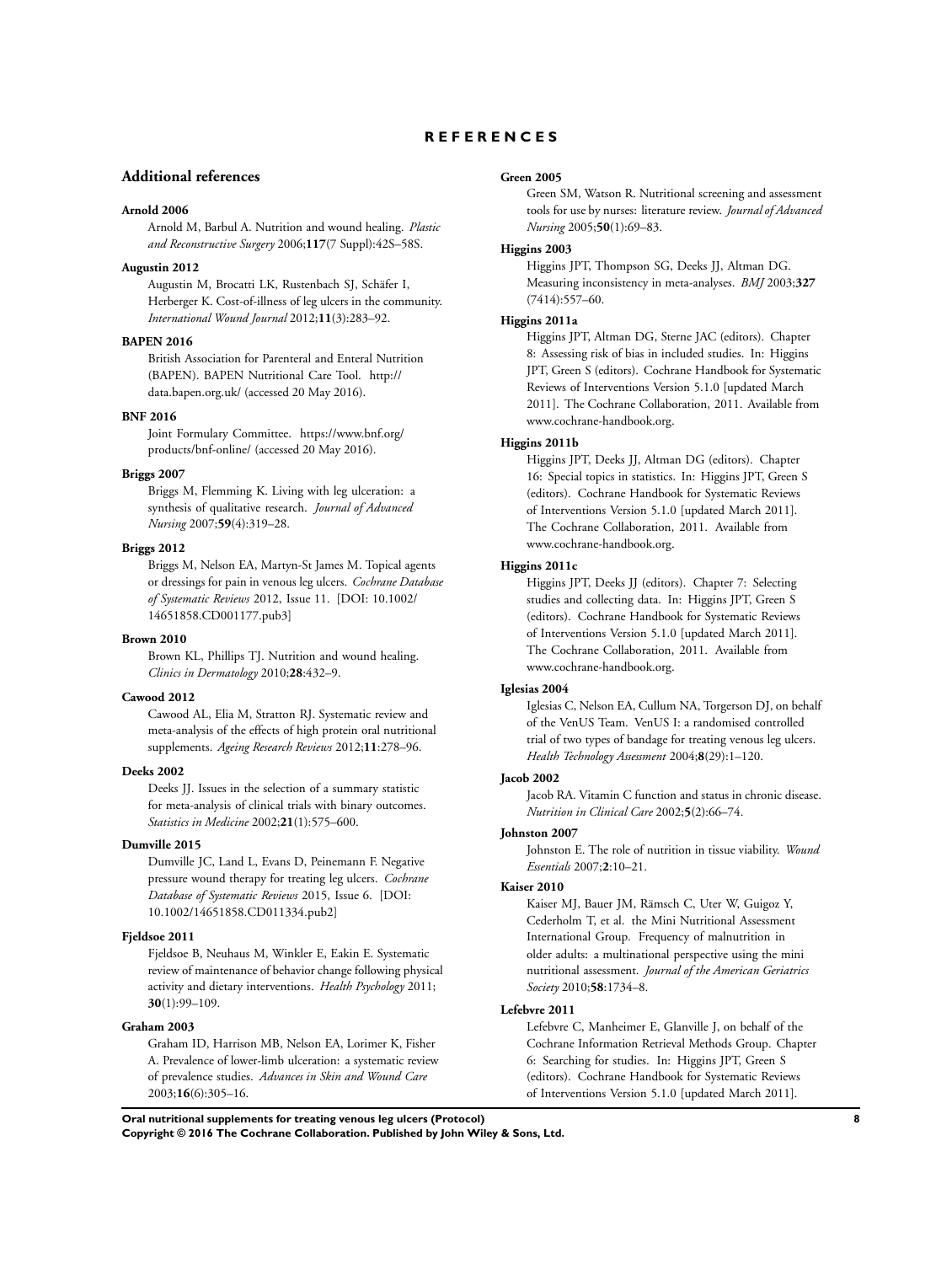The Cochrane Collaboration, 2011. Available from www.cochrane-handbook.org.

### **Miller 2014**

Miller C, Kapp S, Donohue L. Examining factors that influence the adoption of health-promoting behaviours among people with venous disease. *International Wound Journal* 2014;**11**(2):138–46.

## **Nelson 2014**

Nelson EA, Bell-Syer SEM. Compression for preventing recurrence of venous ulcers. *Cochrane Database of Systematic Reviews* 2014, Issue 9. [DOI: 10.1002/ 14651858.CD002303.pub3]

## **NICE 2006**

National Institute for Health and Care Excellence (NICE). Nutrition support for adults: oral nutrition support, enteral tube feeding and parenteral nutrition. NICE guidelines [CG32]. February 2006. https://www.nice.org.uk/ guidance/cg32 (accessed 20 May 2016).

### **NICE 2012**

National Institute for Health and Care Excellence (NICE). Nutrition support in adults. NICE quality standard [QS24]. November 2012. https://www.nice.org.uk/ guidance/qs24 (accessed 20 May 2016).

### **O'Meara 2012**

O'Meara S, Cullum N, Nelson EA, Dumville JC. Compression for venous leg ulcers. *Cochrane Database of Systematic Reviews* 2012, Issue 11. [DOI: 10.1002/ 14651858.CD000265.pub3]

## **O'Meara 2014**

O'Meara S, Al-Kurdi D, Ologun Y, Ovington LG, Martyn-St James M, Richardson R. Antibiotics and antiseptics for venous leg ulcers. *Cochrane Database of Systematic Reviews* 2014, Issue 1. [DOI: 10.1002/ 14651858.CD003557.pub5]

#### **Palfreyman 2010**

Palfreyman SJ, Tod AM, Brazier JE, Michaels JA. A systematic review of health-related quality of life instruments used for people with venous ulcers: an assessment of their suitability and psychometric properties. *Journal of Clinical Nursing* 2010;**19**:2673–2703.

# **Ragnarson Tennvall 2005**

Ragnarson Tennvall G, Hjelmgren J. Annual costs of treatment for venous leg ulcers in Sweden and the United Kingdom. *Wound Repair and Regeneration* 2005;**13**(1): 13–18.

# **RevMan 2014 [Computer program]**

The Nordic Cochrane Centre, The Cochrane Collaboration. Review Manager (RevMan). Version 5.3. Copenhagen: The Nordic Cochrane Centre, The Cochrane Collaboration, 2014.

# **Rojas 1999**

Rojas AI, Phillips TJ. Patients with chronic leg ulcers show diminished levels of vitamins A and E, carotenes, and zinc. *Dermatologic Surgery* 1999;**25**(8):601–4.

### **Schünemann 2011a**

Schünemann HJ, Oxman AD, Higgins JPT, Vist GE, Glasziou P, Guyatt GH. Chapter 11: Presenting results and 'Summary of findings' tables. In: Higgins JPT, Green S (editors). Cochrane Handbook for Systematic Reviews of Interventions Version 5.1.0 [updated March 2011]. The Cochrane Collaboration, 2011. Available from www.cochrane-handbook.org.

### **Schünemann 2011b**

Schünemann HJ, Oxman AD, Vist GE, Higgins JPT, Deeks JJ, Glasziou P, et al. Chapter 12: Interpreting results and drawing conclusions. In: Higgins JPT, Green S (editors). Cochrane Handbook for Systematic Reviews of Interventions Version 5.1.0 [updated March 2011]. The Cochrane Collaboration, 2011. Available from www.cochrane-handbook.org.

# **SIGN 2010**

Scottish Intercollegiate Guidelines Network (SIGN). Management of chronic venous leg ulcers: a national clinical guideline. SIGN guideline 120. August 2010. http: //www.sign.ac.uk/pdf/sign120.pdf (accessed 20 May 2016).

### **SIGN 2015**

Scottish Intercollegiate Guidelines Network (SIGN). Search filters. http://www.sign.ac.uk/methodology/filters.html# random (accessed 24 May 2016).

## **Stechmiller 2010**

Stechmiller JK. Understanding the role of nutrition and wound healing. *Nutrition in Clinical Practice* 2010;**25**(1): 61–8.

## **Sterne 2011**

Sterne JAC, Egger M, Moher D. Chapter 10: Addressing reporting biases. In: Higgins JPT, Green S (editors). Cochrane Handbook for Systematic Reviews of Interventions Version 5.1.0 [updated March 2011]. The Cochrane Collaboration, 2011. Available from www.cochrane-handbook.org.

## **Stratton 2010**

Stratton RJ, Elia M. Encouraging appropriate, evidencebased use of oral nutritional supplements. *Proceedings of the Nutrition Society* 2010;**69**(4):477–87.

#### **ter Borg 2015**

ter Borg S, Verlaan S, Hemsworth J, Mijnarends DM, Schols JMGA, Luiking YC, et al. Micronutrient intakes and potential inadequacies of community-dwelling older adults: a systematic review. *British Journal of Nutrition* 2015;**113** (8):1195–206. [DOI: 10.1017/S0007114515000203]

#### **Thomas 1997**

Thomas DR. Specific nutritional factors in wound healing. *Advances in Wound Care* 1997;**10**(4):40–3.

# **Tierney 2007**

Tierney JF, Stewart LA, Ghersi D, Burdett S, Sydes MR. Practical methods for incorporating summary time-to-event data into meta-analysis. *Trials* 2007;**7**(8):16.

**Oral nutritional supplements for treating venous leg ulcers (Protocol) 9 Copyright © 2016 The Cochrane Collaboration. Published by John Wiley & Sons, Ltd.**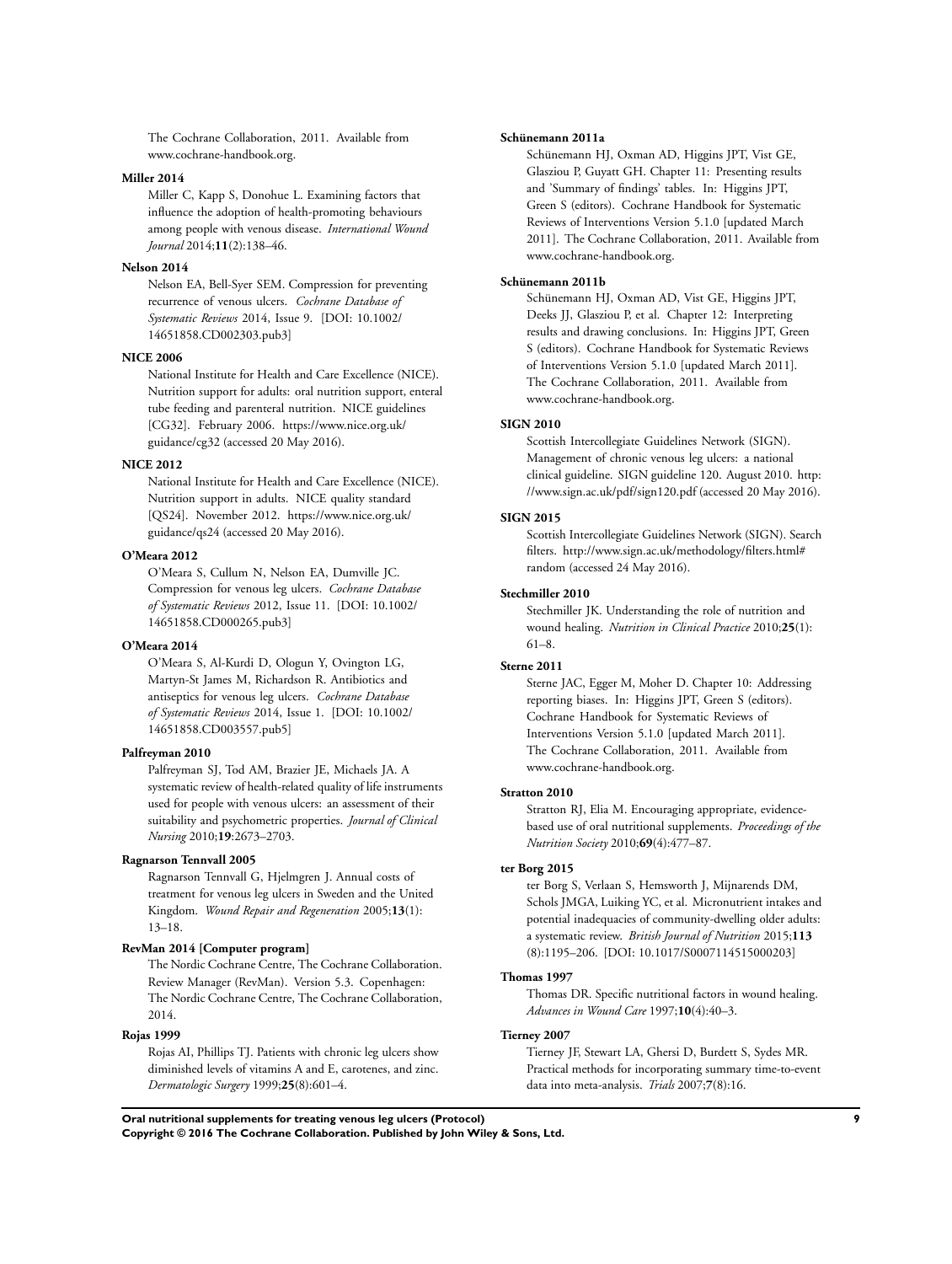### <span id="page-11-0"></span>**van der Pols-Vijlbrief 2014**

van der Pols-Vijlbrief R, Wijnhoven HAH, Schaap LA, Terwee CB, Visser M. Determinants of protein-energy malnutrition in community-dwelling older adults: a systematic review of observational studies. *Ageing Research Reviews* 2014;**18**:112–31.

## **Webster-Gandy 2012**

Webster-Gandy J, Madden A, Holdsworth M (editors). *Oxford Handbook of Nutrition and Dietetics*. 2nd Edition. Oxford: Oxford University Press, 2012.

### **Wild 2010**

Wild T, Rahbarnia A, Kellner M, Sobotka L, Eberlein T. Basics in nutrition and wound healing. *Nutrition* 2010;**26**: 862–6.

## **Wilkinson 2014**

Wilkinson EAJ. Oral zinc for arterial and venous leg ulcers.

*Cochrane Database of Systematic Reviews* 2014, Issue 9. [DOI: 10.1002/14651858.CD001273.pub3]

## **Wissing 2012**

Wissing UE, Ek AC, Wengström Y, Köld G, Unosson M. Can individualised nutritional support improve healing in therapy-resistant leg ulcers?. *Journal of Wound Care* 2012; **11**(1):15–20.

### **Wittens 2015**

Wittens C, Davies AH, Bækgaard N, Broholm R, Cavezzi A, Chastanet S, et al. European Society for Vascular Surgery. Editor's choice: management of chronic venous disease: clinical practice guidelines of the European Society for Vascular Surgery (ESVS). *European Journal of Vascular and Endovascular Surgery* 2015;**49**(6):678-737.

∗ *Indicates the major publication for the study*

# **A P P E N D I C E S**

# **Appendix 1. The Cochrane Central Register of Controlled Trials (CENTRAL) provisional search strategy**

#1 MeSH descriptor: [Dietary Supplements] explode all trees

#2 MeSH descriptor: [Micronutrients] explode all trees

#3 MeSH descriptor: [Dietary Proteins] explode all trees

#4 MeSH descriptor: [Dietary Carbohydrates] explode all trees

#5 MeSH descriptor: [Dietary Fats] explode all trees

#6 MeSH descriptor: [Energy Intake] explode all trees

#7 (diet\* near/3 (supplement\* or fortification or capsule\* or tablet\* or liquid\*)):ti,ab,kw

#8 (nutrient\* near/3 (supplement\* or fortification or capsule\* or tablet\* or liquid\*)):ti,ab,kw

#9 ((micronutrient\* or micro-nutrient\* or vitamin\* or multivitamin\* or mineral\* or trace next element\* or zinc or iodine or iron or cobalt or chromium or copper or manganese or fluoride or sodium or selenium or molybdenum) near/3 (supplement\* or fortification or capsule\* or tablet\* or liquid\*)):ti,ab,kw

#10 ((macronutrient\* or macro-nutrient\* or protein\* or amino next acid\* or carbohydrate\* or calorie\* or energ\* or fat\* or lipid\*) near/ 3 (supplement\* or fortification or capsule\* or tablet\* or liquid\*)):ti,ab,kw

#11 ((food or diet) near/3 (intake or fortif\*)):ti,ab,kw

#12 {or #1-#11}

#13 MeSH descriptor: [Leg Ulcer] explode all trees

#14 ((varicose next ulcer\*) or (venous next ulcer\*) or (leg next ulcer\*) or (stasis next ulcer\*) or (crural next ulcer\*) or "ulcus cruris" or "ulcer cruris"):ti,ab,kw

#15 {or #13-#14}

#16 {and #12, #15} in Trials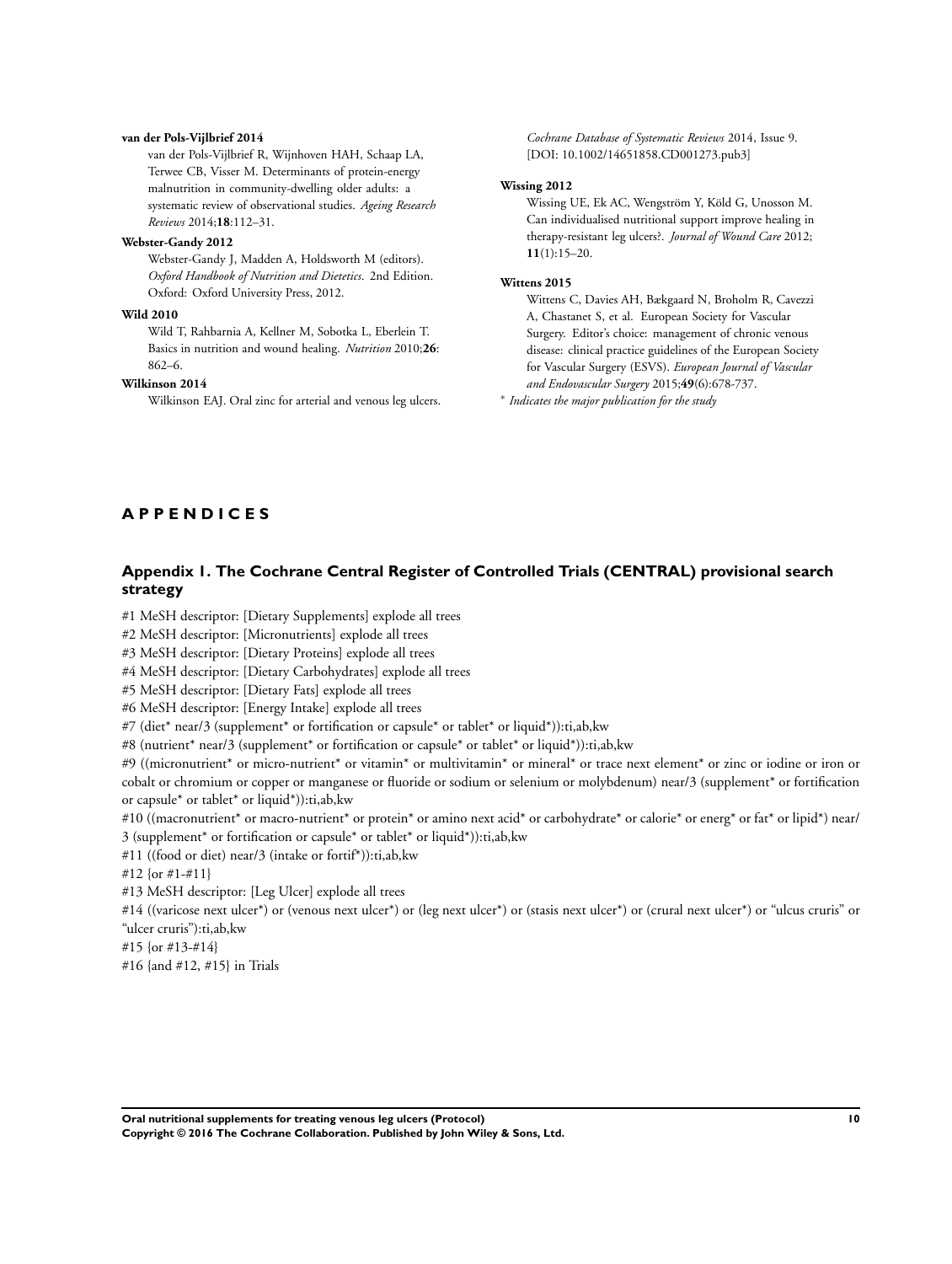# <span id="page-12-0"></span>**Appendix 2. Risk of bias criteria**

### **1. Was the allocation sequence randomly generated?**

# **Low risk of bias**

The investigators describe a random component in the sequence generation process such as: referring to a random number table; using a computer random number generator; coin tossing; shuffling cards or envelopes; throwing dice; drawing of lots.

# **High risk of bias**

The investigators describe a non-random component in the sequence generation process. Usually, the description would involve some systematic, non-random approach, for example: sequence generated by odd or even date of birth; sequence generated by some rule based on date (or day) of admission; sequence generated by some rule based on hospital or clinic record number.

### **Unclear**

Insufficient information about the sequence generation process to permit judgement of low or high risk of bias.

### **2. Was the treatment allocation adequately concealed?**

## **Low risk of bias**

Participants and investigators enrolling participants could not foresee assignment because one of the following, or an equivalent method, was used to conceal allocation: central allocation (including telephone, web-based and pharmacy-controlled randomisation); sequentially-numbered drug containers of identical appearance; sequentially-numbered, opaque, sealed envelopes.

# **High risk of bias**

Participants or investigators enrolling participants could possibly foresee assignments and thus introduce selection bias, such as allocation based on: use of an open random allocation schedule (e.g. a list of random numbers); assignment envelopes without appropriate safeguards (e.g. envelopes were unsealed, non-opaque or not sequentially numbered); alternation or rotation; date of birth; case record number; any other explicitly unconcealed procedure.

### **Unclear**

Insufficient information to permit judgement of low or high risk of bias. This is usually the case if the method of concealment is not described or not described in sufficient detail to allow a definite judgement, for example if the use of assignment envelopes is described, but it remains unclear whether envelopes were sequentially numbered, opaque and sealed.

### **3. Blinding - was knowledge of the allocated interventions adequately prevented during the study?**

### **Low risk of bias**

Any one of the following:

• No blinding, but the review authors judge that the outcome and the outcome measurement are not likely to be influenced by lack of blinding.

• Blinding of participants and key study personnel ensured, and unlikely that the blinding could have been broken.

• Either participants or some key study personnel were not blinded, but outcome assessment was blinded and the non-blinding of others unlikely to introduce bias.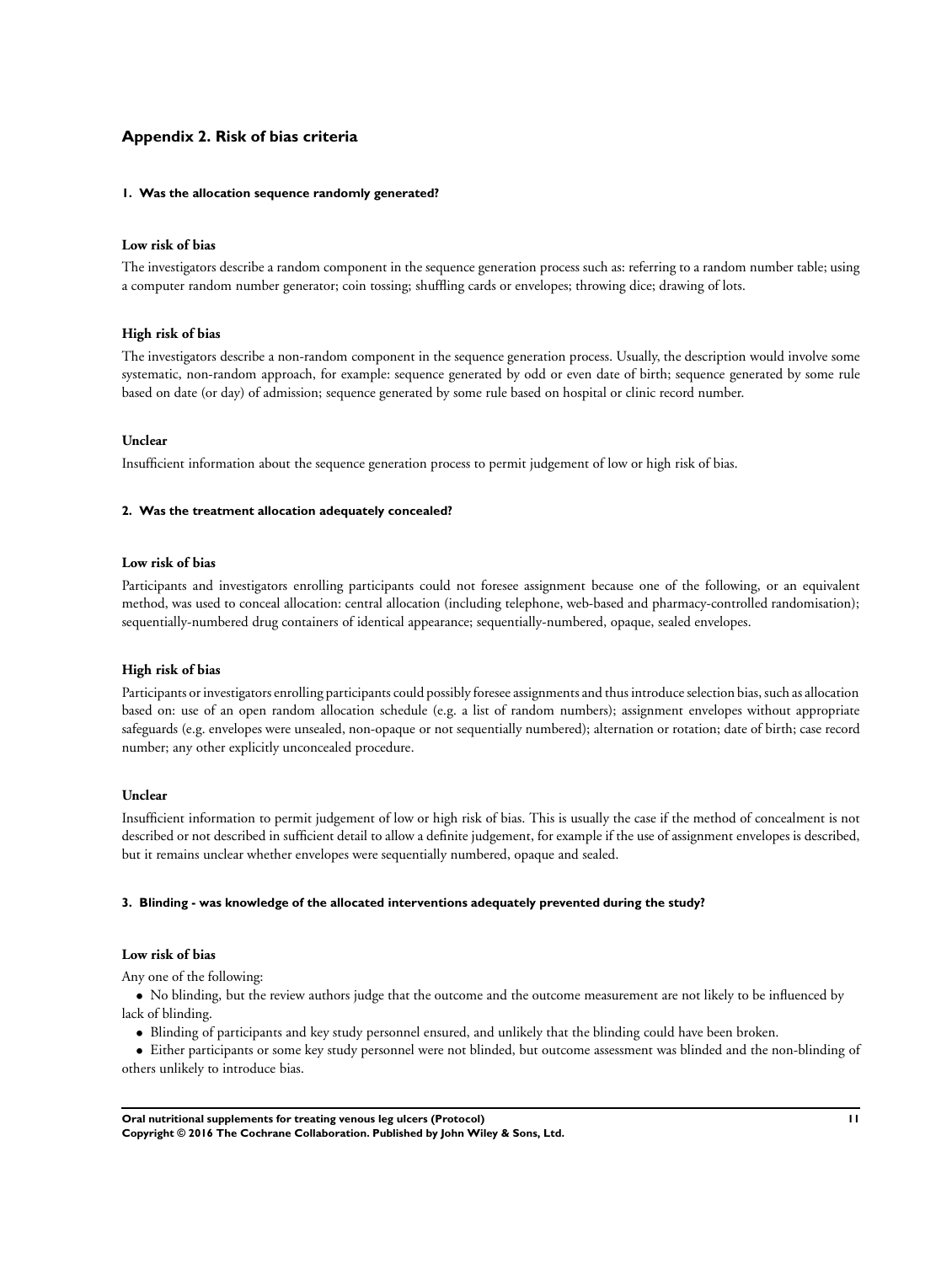# **High risk of bias**

Any one of the following:

- No blinding or incomplete blinding, and the outcome or outcome measurement is likely to be influenced by lack of blinding.
- Blinding of key study participants and personnel attempted, but likely that the blinding could have been broken.
- Either participants or some key study personnel were not blinded, and the non-blinding of others likely to introduce bias.

# **Unclear**

Either of the following:

- Insufficient information to permit judgement of low or high risk of bias.
- The study did not address this outcome.

### **4. Were incomplete outcome data adequately addressed?**

# **Low risk of bias**

Any one of the following:

• No missing outcome data.

• Reasons for missing outcome data unlikely to be related to true outcome (for survival data, censoring unlikely to be introducing bias).

• Missing outcome data balanced in numbers across intervention groups, with similar reasons for missing data across groups.

• For dichotomous outcome data, the proportion of missing outcomes compared with observed event risk not enough to have a clinically relevant impact on the intervention effect estimate.

• For continuous outcome data, plausible effect size (difference in means or standardised difference in means) among missing outcomes not enough to have a clinically relevant impact on observed effect size.

• Missing data have been imputed using appropriate methods.

# **High risk of bias**

Any one of the following:

• Reason for missing outcome data likely to be related to true outcome, with either imbalance in numbers or reasons for missing data across intervention groups.

• For dichotomous outcome data, the proportion of missing outcomes compared with observed event risk enough to induce clinically relevant bias in intervention effect estimate.

• For continuous outcome data, plausible effect size (difference in means or standardised difference in means) among missing outcomes enough to induce clinically relevant bias in observed effect size.

- 'As-treated' analysis done with substantial departure of the intervention received from that assigned at randomisation.
- Potentially inappropriate application of simple imputation.

# **Unclear**

Either of the following:

• Insufficient reporting of attrition/exclusions to permit judgement of low or high risk of bias (e.g. number randomised not stated, no reasons for missing data provided).

• The study did not address this outcome.

### **5. Are reports of the study free of suggestion of selective outcome reporting?**

# **Low risk of bias**

Either of the following:

**Oral nutritional supplements for treating venous leg ulcers (Protocol) 12 Copyright © 2016 The Cochrane Collaboration. Published by John Wiley & Sons, Ltd.**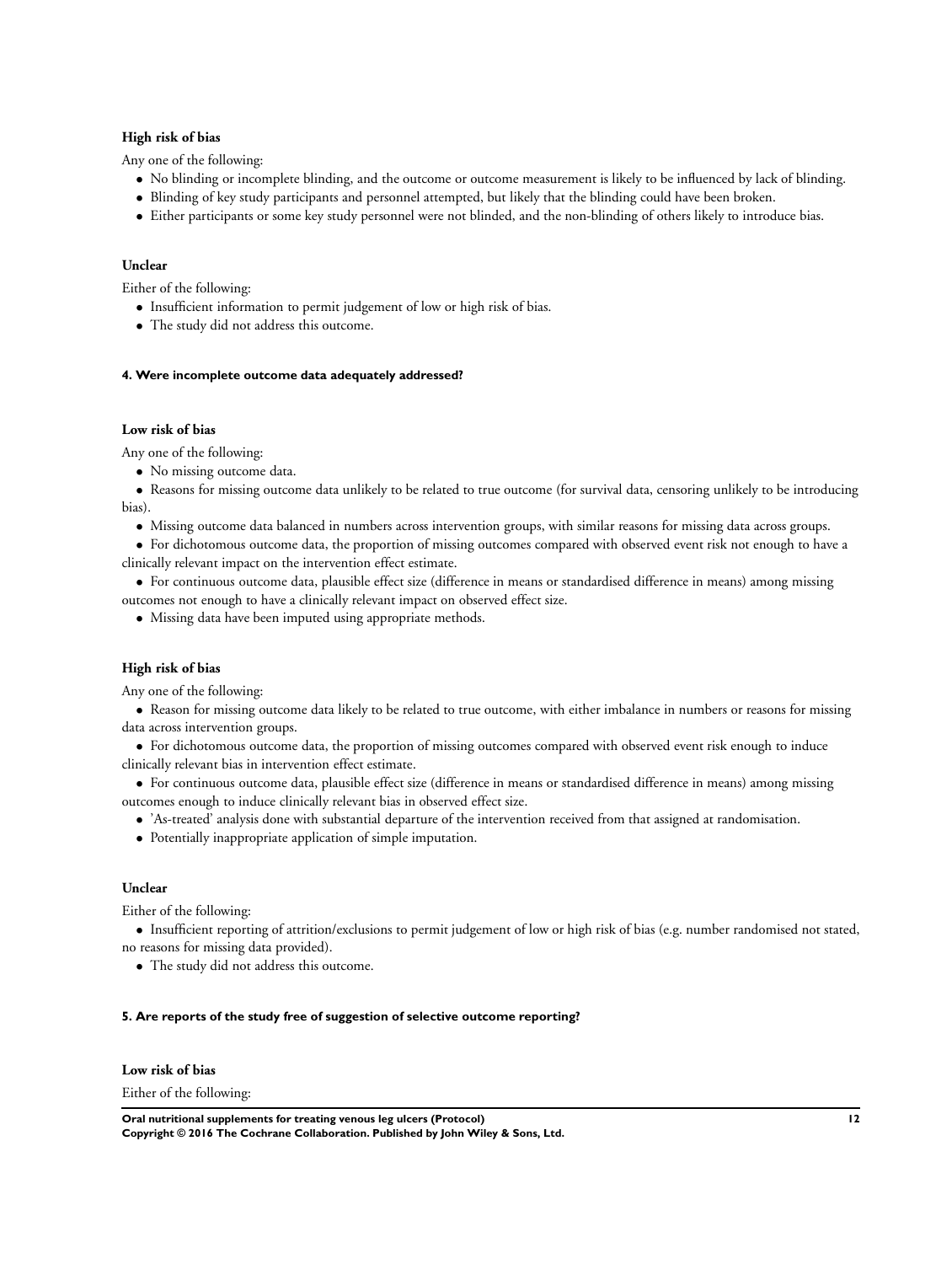• The study protocol is available and all of the study's pre-specified (primary and secondary) outcomes that are of interest in the review have been reported in the pre-specified way.

• The study protocol is not available but it is clear that the published reports include all expected outcomes, including those that were pre-specified (convincing text of this nature may be uncommon).

# **High risk of bias**

Any one of the following:

- Not all of the study's pre-specified primary outcomes have been reported.
- One or more primary outcomes is reported using measurements, analysis methods or subsets of the data (e.g. subscales) that were not pre-specified.
- One or more reported primary outcomes were not pre-specified (unless clear justification for their reporting is provided, such as an unexpected adverse effect).
	- One or more outcomes of interest in the review are reported incompletely so that they cannot be entered in a meta-analysis.
	- The study report fails to include results for a key outcome that would be expected to have been reported for such a study.

# **Unclear**

Insufficient information to permit judgement of low or high risk of bias. It is likely that the majority of studies will fall into this category.

## **6. Other sources of potential bias**

### **Low risk of bias**

The study appears to be free of other sources of bias.

# **High risk of bias**

There is at least one important risk of bias. For example, the study:

- had a potential source of bias related to the specific study design used; or
- has been claimed to have been fraudulent; or
- had some other problem.

### **Unclear**

There may be a risk of bias, but there is either:

- insufficient information to assess whether an important risk of bias exists; or
- insufficient rationale or evidence that an identified problem will introduce bias.